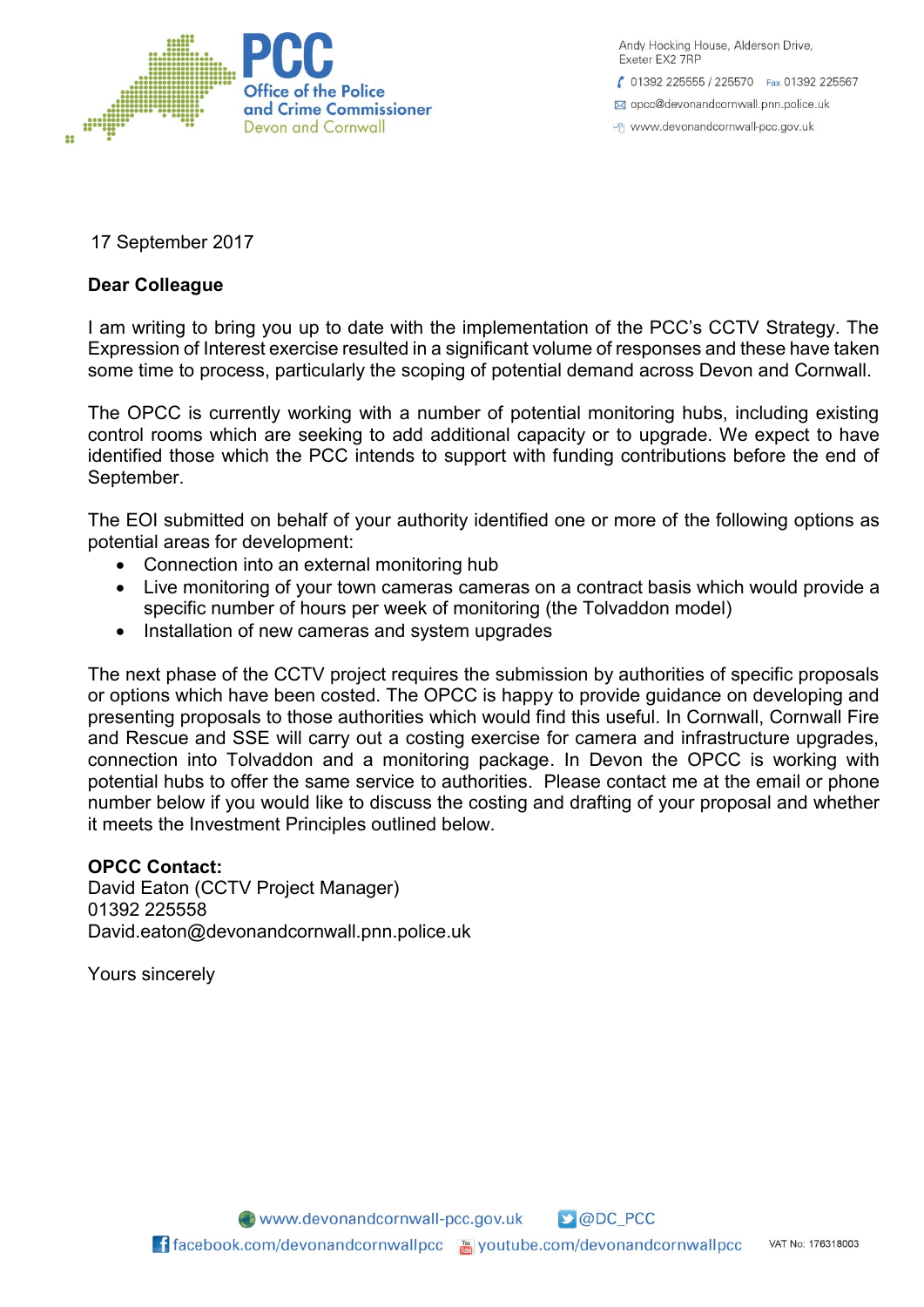

Andy Hocking House, Alderson Drive, Exeter EX2 7RP € 01392 225555 / 225570 Fax 01392 225567 ⊠ opcc@devonandcornwall.pnn.police.uk

→ www.devonandcornwall-pcc.gov.uk

### **Investment Principles**

- 1. Capital funding is only available for local areas where the community, council and police have a clear and strong business case – low quality and/or unsustainable systems will not be supported
- 2. No PCC funding will be provided for ongoing revenue costs.
- 3. The PCC will not meet 100% of capital investment costs the PCC will be looking to local authorities to contribute capital funds and for businesses to be involved in a partnership approach.
- 4. The PCC's investment in CCTV will be focused on the establishment and/or further development of 'hub' based monitoring systems – to make local systems more sustainable and to better exploit the opportunities provided by technological advancements. The PCC's capital investment will be focused on costs associated with:
	- a. Infrastructure required to develop a 'hub'
	- b. Connecting a local area into an operative 'hub'.
- 4. A 'hub' based system will normally involve more than one local authority with either multiple local authorities joining together to develop a 'hub' or a single local authority providing 'hub' services to other local authorities.
- 5. The PCC's role is to provide some support to a local authority if it is seeking to invest in CCTV – the PCC will not seek to influence an area's decision about whether it wants to install CCTV.
- 6. The PCC investment will be in the form of a grant of funds and will be accompanied by clear grant conditions as developed (which will include data collection, reporting, access arrangements for other local authorities and sustainability commitments). The PCC will not own CCTV infrastructure.
- 7. The PCC will make investment decisions through a clear process advised by a CCTV Investment Advisory Board. All local authorities will be given a further opportunity to express an interest in becoming a 'hub' and/or taking services from a hub. Connection into a monitoring hub will involve ongoing revenue costs that the local authority will need to meet locally.
	- Recording of images (24/7) with a switch on option based on operational advice and triarging. This option would only be available where the monitoring hub was live on a 24/7 basis
	- Installing or upgrading cameras and infrastructure, with or without a connection into a hub.

www.devonandcornwall-pcc.gov.uk **D** @DC PCC